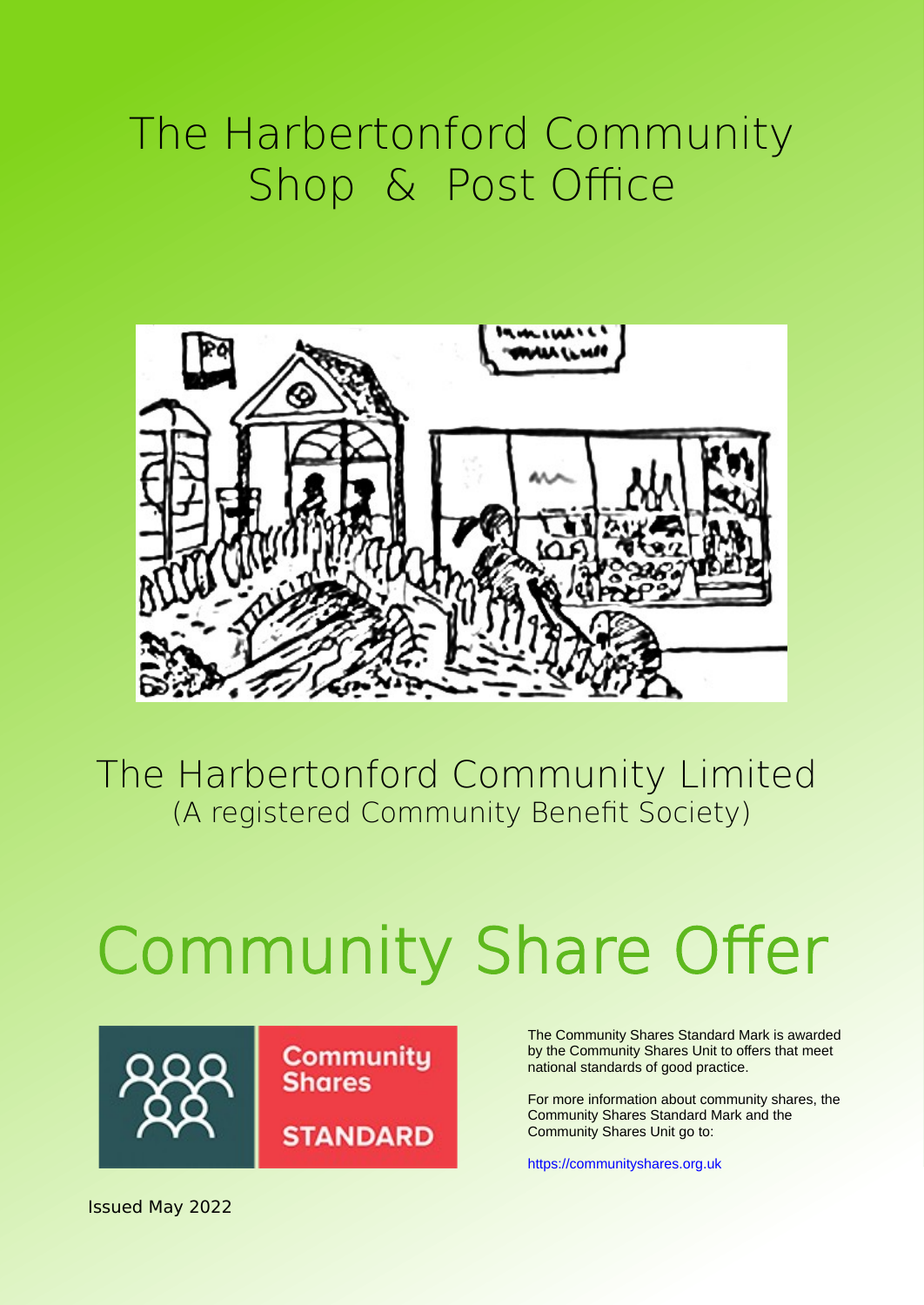## Offer Summary

he Harbertonford Community Limited (THCL), a Community Benefit The Harbertonford Community Limited (THCL), a Community Benefit<br>Society, is offering shares in the Society to raise the funds needed to bring the business that is the Shop and Post Office into community ownership, to refurbish it and to seek to provide a small bar-cafe.

#### **The opening date of the share offer is Friday, 10 June 2022. The closing date will be Sunday, 25 July 2022.**

The THCL Management Committee reserves the right to extend the offer beyond this initial period if they believe doing so would benefit the share issue.

#### **The goal of this share offer is to raise a minimum of £60,000, an optimum of £90,000 and a maximum of £120,000.**

The cost per share is £20. The minimum investment per individual is £20 and the maximum investment per individual is £10,000.

#### **Power To Change, through the Community Share Booster programme, can provide a matched investment of up to £25k depending on the amount raised by the share offer. We have made an application.**

THCL is a Community Benefit Society registered with the Financial Conduct Authority (FCA) and its registered number is 8236 (or RS008236 at Companies House). The registered office is Lyndhurst, Woodcourt Road, Harbertonford, TQ9 7TY.

Shares in THCL will not be eligible for any dividend payments. 'Interest' will be paid at the discretion of the Management Committee, at a rate not higher than 5% or 2% above Bank of England base rate.

Community shares are fully at risk and you could lose some or all of the money you invest. You have no right to compensation from the Financial Services Compensation Scheme, nor any right of complaint to the Financial Ombudsman Service.

You are advised to read this document in conjunction with the THCL Business Plan and to obtain independent financial advice if you are unsure about investing. Copies of the Business Plan and Society Rules are available on our website: [https://harbertonford.com](https://harbertonford.com/)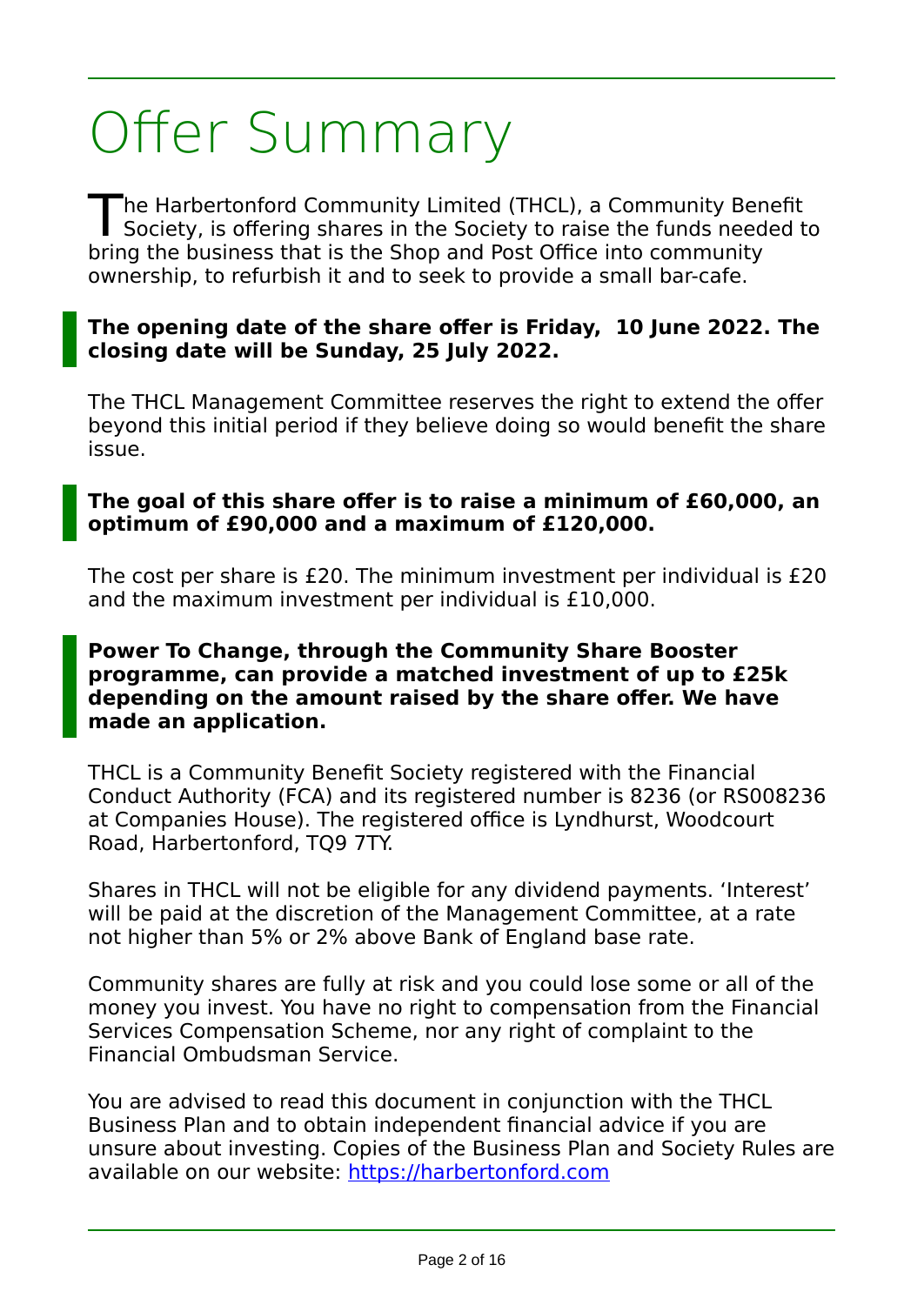## Community Shares Standard Mark

his share offer document has been awarded the Community Shares This share offer document has been awarded the Community Shares<br>Standard Mark by the Community Shares Unit in recognition that it meets national standards of good practice.

These standards ensure that:

- The offer document and application form are easy to understand;
- You are provided with all the facts you need to make an informed decision;
- $\blacksquare$  The facts are supported by the annual accounts and/or Business Plan for the Society;
- Nothing in the documents is purposefully incorrect, confusing, or misleading

Societies are asked to sign a Code of Practice requiring them, among other things, to give the public a right of complaint to the Community Shares Unit.

For more information about community shares, the Community Shares Standard Mark and the Community Shares Unit go to: https://www.communityshares.org.uk

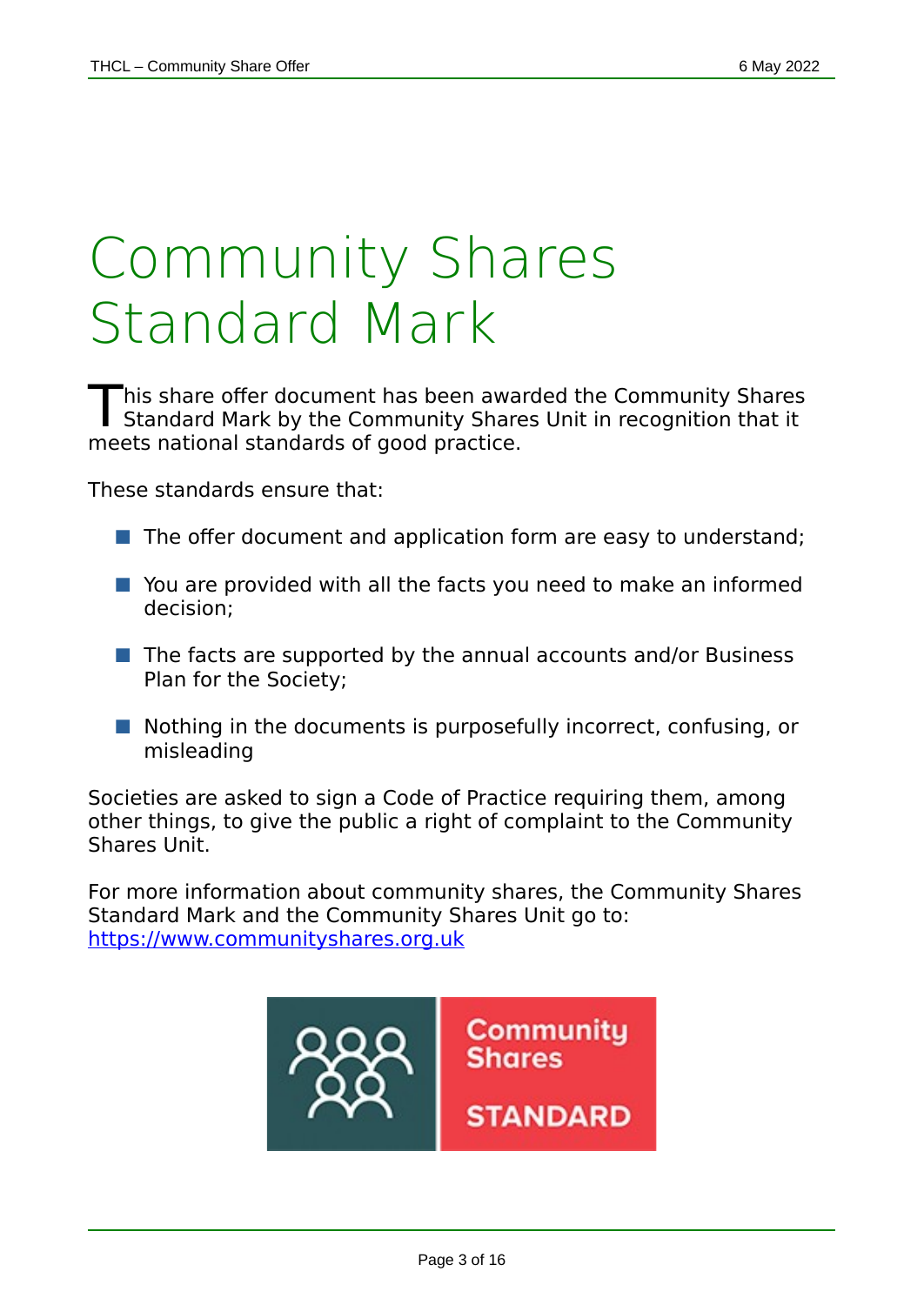## The Background

The village of Harbertonford is a village of about 600 people situated in<br>The village of Harbertonford is a village of about 600 people situated in rural Devon about 5 miles south of the town of Totnes. It is a working village with a very mixed demographic (there is more detail in the business plan). It is the largest village in the area with a range of tenure types including social housing. There are many young families and elderly residents. The village has a well respected Primary School that serves the whole area. The Harbertonford Shop and Post Office serves the village and the surrounding settlements which together add up to approximately 1000 households.

As many reading this will know, THCL was initially formed to save the Maltsters Arms pub in Harbertonford, but it became increasingly apparent that because of its location, being on a busy main road, with no parking and no garden and the need of extensive repairs, there was little community appetite for this project, as the view was it could never be made into a viable family friendly pub. Then, in 2020, we were approached by Gerry Mulrine, owner of the Shop and Post Office. He wanted the community to take over the business, as he wanted to retire.

This appeared to be a unique opportunity to create something special and to secure and enhance the important services the Shop and Post Office provide to the community of Harbertonford and the surrounding villages. The lack of any pub in the village might also be addressed by the creation of a bar-cafe at the end of the shop.

To see if there was community support we conducted a comprehensive survey of Harbertonford and the surrounding villages. The survey showed there was overwhelming support and the importance of the Post Office, Shop and the proposed Bar-Cafe divided among the respondents:



There is a lot more information on the survey results in the THCL Business Plan.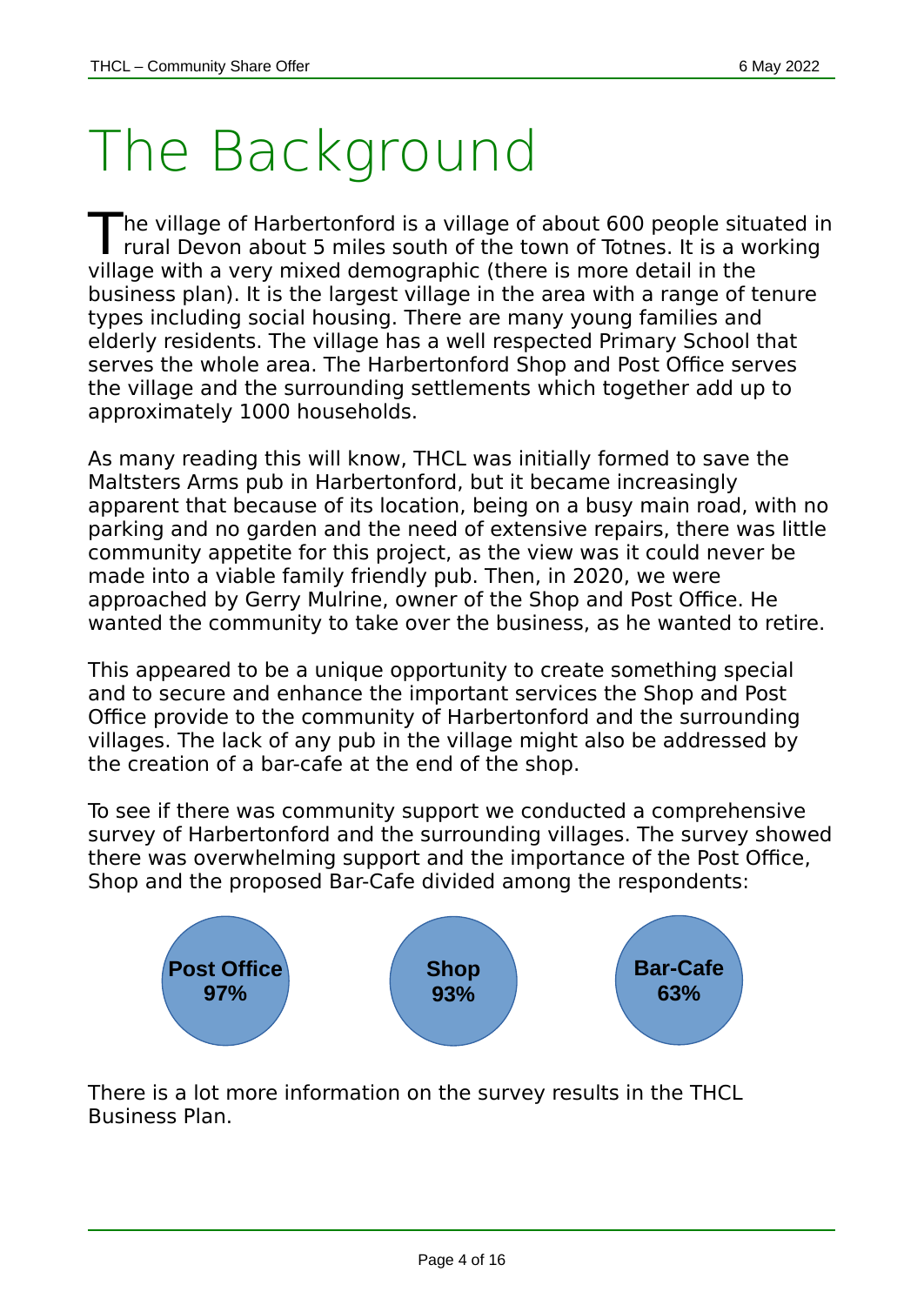## The Aims and Objectives of THCL

ur vision is to run the village shop under community ownership, and  $\bigcirc$  our vision is to run the village shop under community ownership, and for it to be a thriving and profitable venture. The shop will be run by the community for the community, with all surplus profits being used to support local projects and individuals in need.

The business plan has more details, but in summary our aims will be:

- $\blacksquare$  Keep and develop the Post Office and the services it offers;
- $\blacksquare$  Maintain and develop the shop as a community hub connecting with residents and visitors and supporting our village halls, local clubs and societies;
- $\blacksquare$  To add a bar-cafe to the end of the shop, subject to planning permission and further consultation with members, as a place the community can meet;
- $\blacksquare$  Develop links with other local businesses for mutual benefit;
- Support and assist socially isolated and less mobile residents;
- To provide employment, and continuity for existing staff, and to work with the community to create new jobs, volunteer and training opportunities;
- Support local traders and suppliers to improve sustainability and reduce 'food miles', reduce waste and promote environmentally beneficial initiatives.

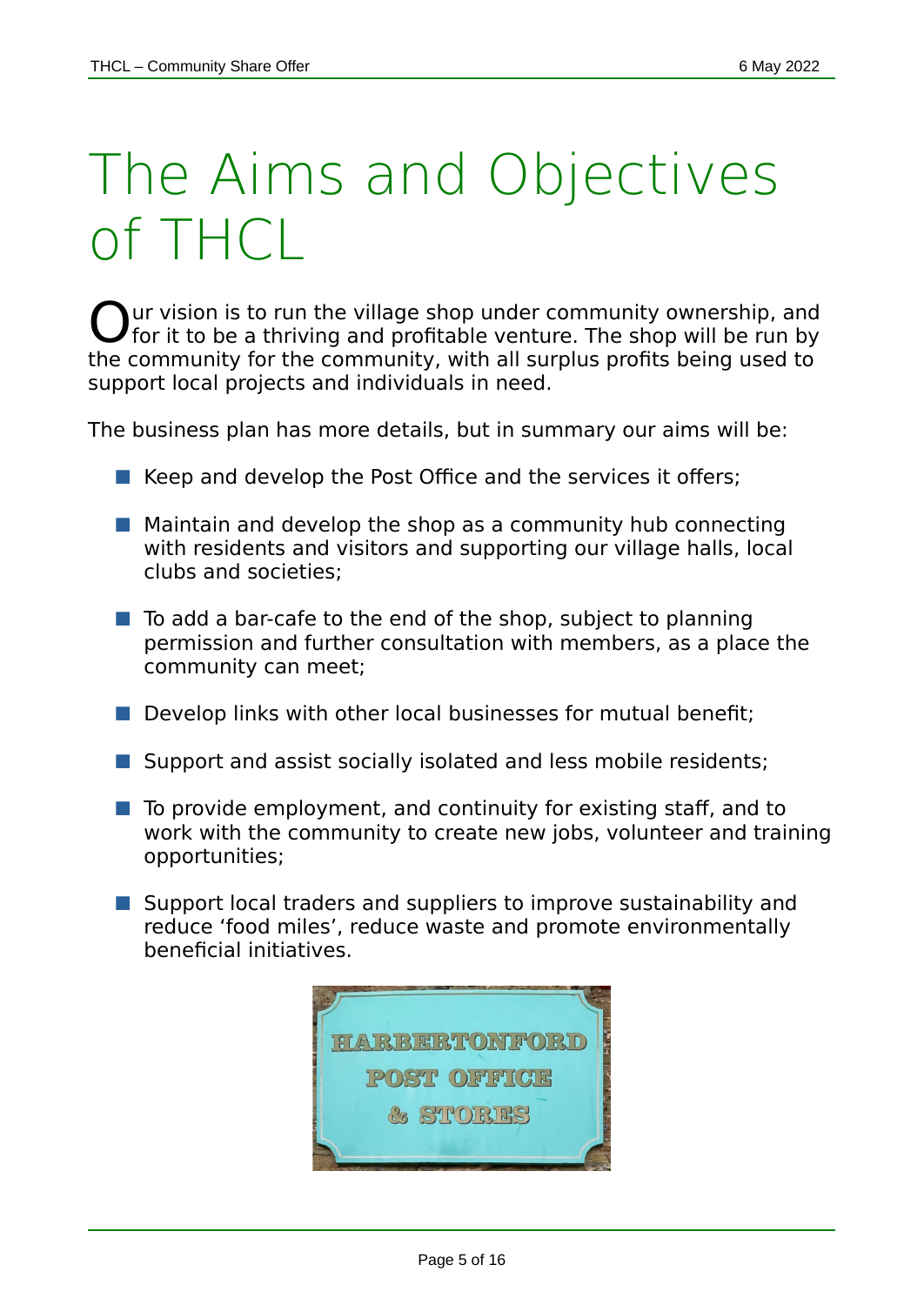By securing the future of the Shop and Post Office the primary benefit to the community will be the continuation of the valuable service it provides. However, there will be important secondary community benefits arising from its ability to support local initiatives and projects out of profits.

The model whereby there is a community owned business that provides local resilience and a funding source is becoming increasingly common and important. Our aim is to develop the business so that it can become an engine for community-led projects that help to address the many stresses residents are facing, not least the poverty crisis that is about to unfold but also the looming climate change and environmental crisis, the widespread problems of social isolation in rural communities and the many challenges to individual well-being in both young and old.

To achieve this THCL is committed to working with its members and local businesses and organisations to build a sound and profitable business that becomes an important community asset and a source of resilience.

THCL is already working with partners to improve road safety in the village of Harbertonford and to address replacement of the unsafe equipment in the play-park. It has acted as a coordinator and as a conduit for funds raised through small local grants.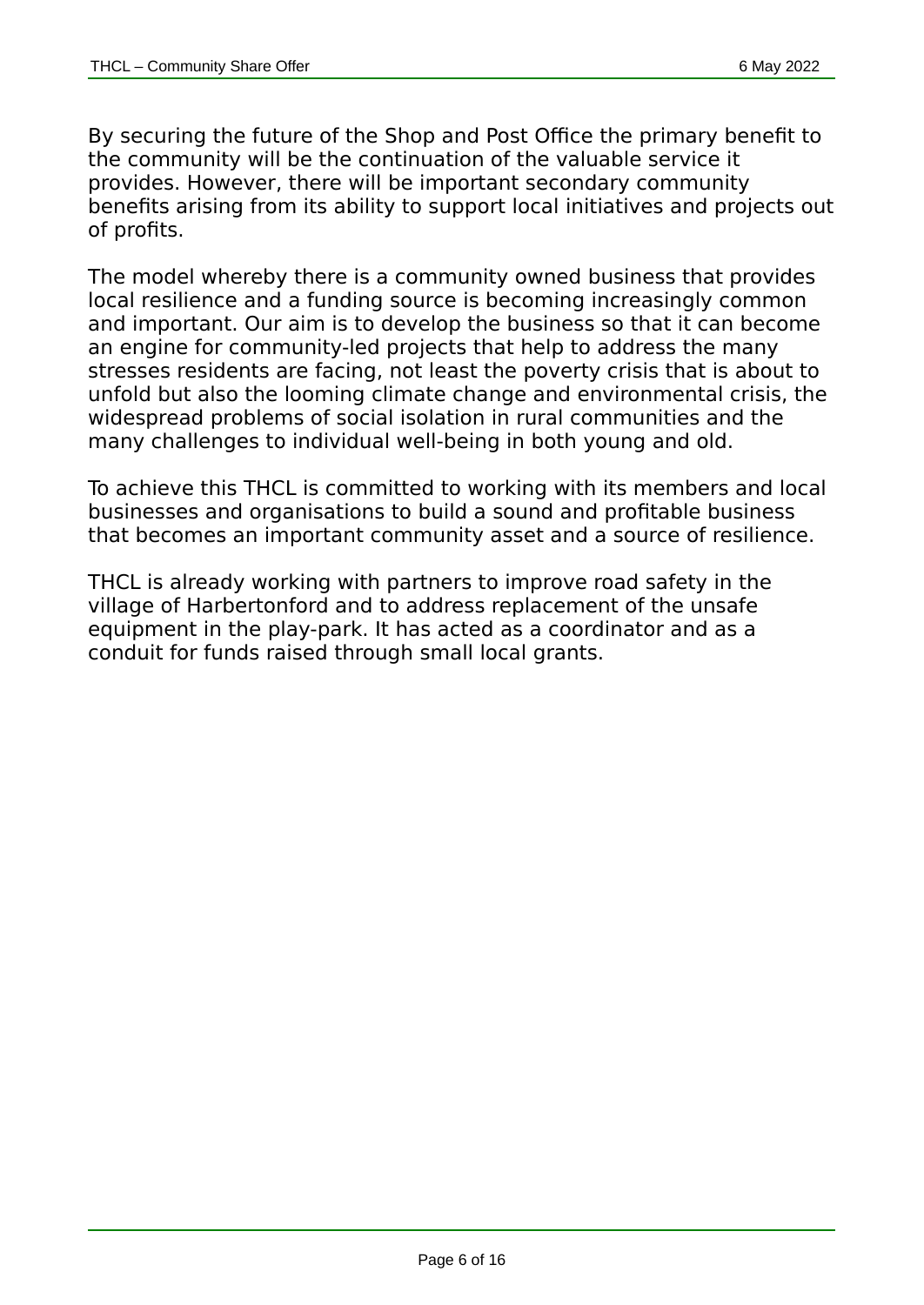### Who are we?

THCL is run by its Management Committee of up to 12 members , as laidout in the Society's Rules, which will be elected annually. The Management Committee currently has 8 members, and 2 advisors.

The core team consists of:

| John McKay     | Chair     | District Councillor         |
|----------------|-----------|-----------------------------|
| Mathew Roddan  | Secretary | <b>Qualified Lawyer</b>     |
| Graham Clayton | Treasurer | <b>Qualified Accountant</b> |

The other members come from a variety of backgrounds and together make up a very experienced team. These are:

| Tim Bank            | <b>Structural Engineer</b>  |
|---------------------|-----------------------------|
| Krystyna Krzyzak    | Journalist                  |
| Josephine Rodrigues | <b>Marketing Consultant</b> |
| Amanda Daniel       | Fundraising                 |
| Linda Allen         | Restaurateur - retired      |

As advisors we have: Prana Simon (Housing specialist, Parish Councillor and former shop owner) and Gavin Castle (very experienced Chef with local supplier connections) .

The Management Committee are bound by the Rules of the Society that are available for download from our website or from the Financial Conduct Authority (<https://mutuals.fca.org.uk/Search/Society/30500>).

These rules were adopted from Model Rules provided by the Plunkett Foundation, which has helped in the creation of many Community Benefit Societies that are now running community shops and pubs throughout the country.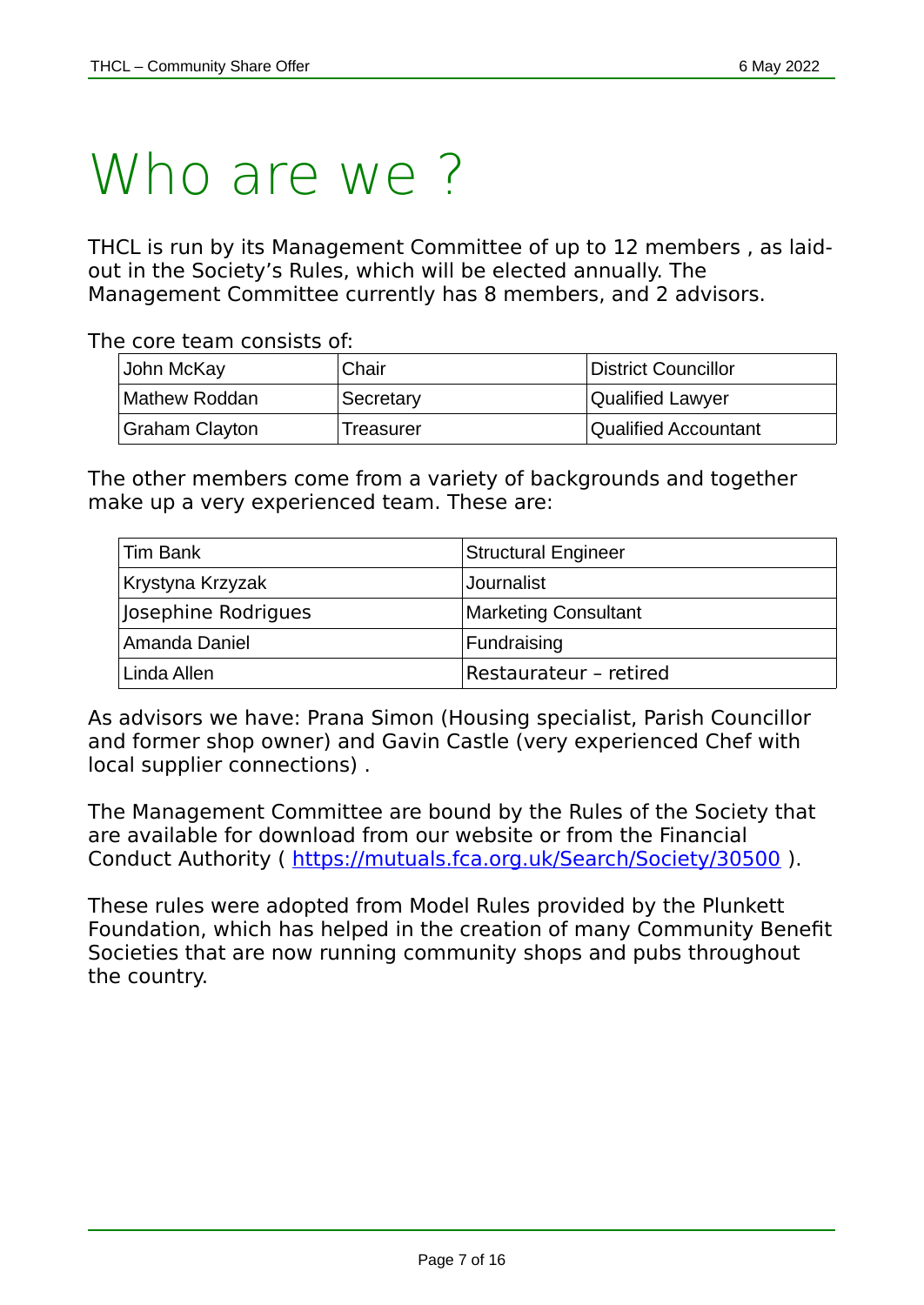### The business plan

he following is a brief overview of our business plan and explains the The following is a brief overview of our business plan and explains the<br>targets we have set for the community share offer. There is a lot more detail in the THCL Business Plan document, which can be downloaded from our website: [https://harbertonford.com/docs/THCL\\_BusinessPlan.pdf](https://harbertonford.com/docs/THCL_BusinessPlan.pdf)

As we are taking over an existing business, we do not have to make many assumptions about likely turnover and profitability. The current owner of the shop has been very helpful in providing us with all the information we need.

To take over the business we have allocated the following costs:

|                                       |      | Cost £'s |
|---------------------------------------|------|----------|
| <b>Business Purchase</b>              |      | 25,000   |
| <b>Current Stock Purchase</b>         |      | 15,000   |
| Professional Services - Contracts etc |      | 8,000    |
| Refurbishment                         |      | 16,000   |
| Equipment upgrades and IT             |      | 12,000   |
| <b>Working Capital</b>                |      | 14,000   |
|                                       | Tota | 90,00    |

The Optimum Target is £90,000. If we raise £65,000 from the community, Power To Change may add up to £25,000, giving us the £90,000 we need.

The Minimum Target of £60,000 would limit refurbishment and equipment costs and subsequent upgrade costs would then need to be paid for out of profits. If we raise £35,000 from the community, Power to Change may add up to £25,000 giving us £60,000.

The Maximum Target of £120,000 would give the business extra resilience and allow it to look more immediately at achieving its longer term aims and objects. If we raise £95,000 from the community, Power to Change may add up to £25,000 giving us £120,000.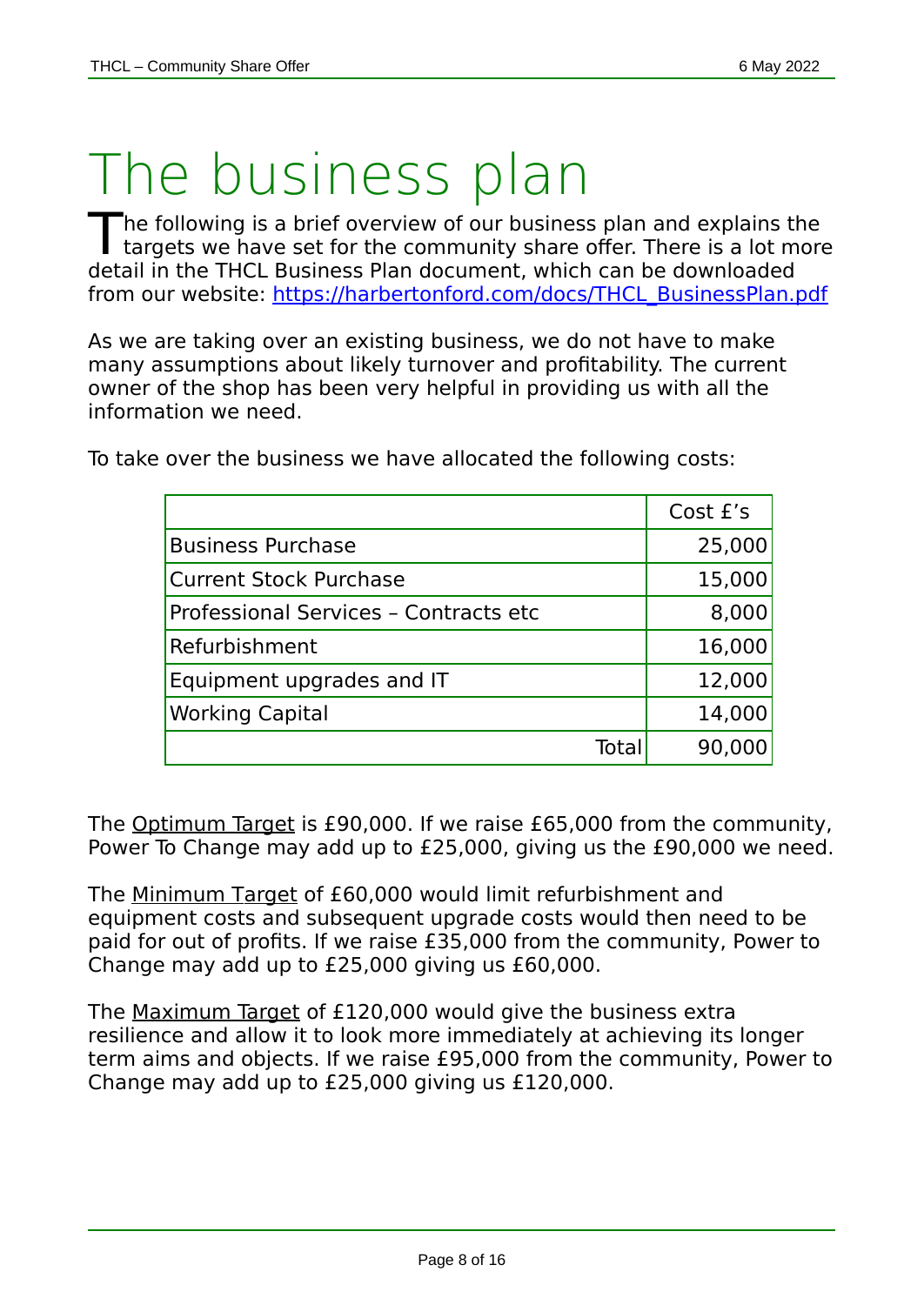The table below is a summary of the financial projects for the next three years for the Shop and Post Office. The numbers have been calculated based on the current performance of the Shop and Post Office with some very conservative assumptions and include contingency figures for various risk factors outlined in the business plan.

|                              | Year 1 £'s | Year 2 £'s | Year 3 £'s |
|------------------------------|------------|------------|------------|
| <b>Sales</b>                 | 390,000    | 415,000    | 445,000    |
| Post Office                  | 12,000     | 12,000     | 12,000     |
| Purchases                    | 296,400    | 315,400    | 338,200    |
| Wages & NI                   | 53,000     | 56,000     | 59,000     |
| Trading Costs & Depreciation | 40,800     | 42,300     | 43,800     |
| Trading Profit (before tax)  | 11,800     | 13,300     | 16,000     |

The current business is doing quite well, but with some extra investment that would be made possible by this share offer, there is the potential to grow the business and in the longer term fund local community projects from the profits as described in our Aims and Objectives above.

**Your investment in this community share offer will not only secure the business for the community, but will seed a long-term source of funds for the community that will give it the power to shape its future.**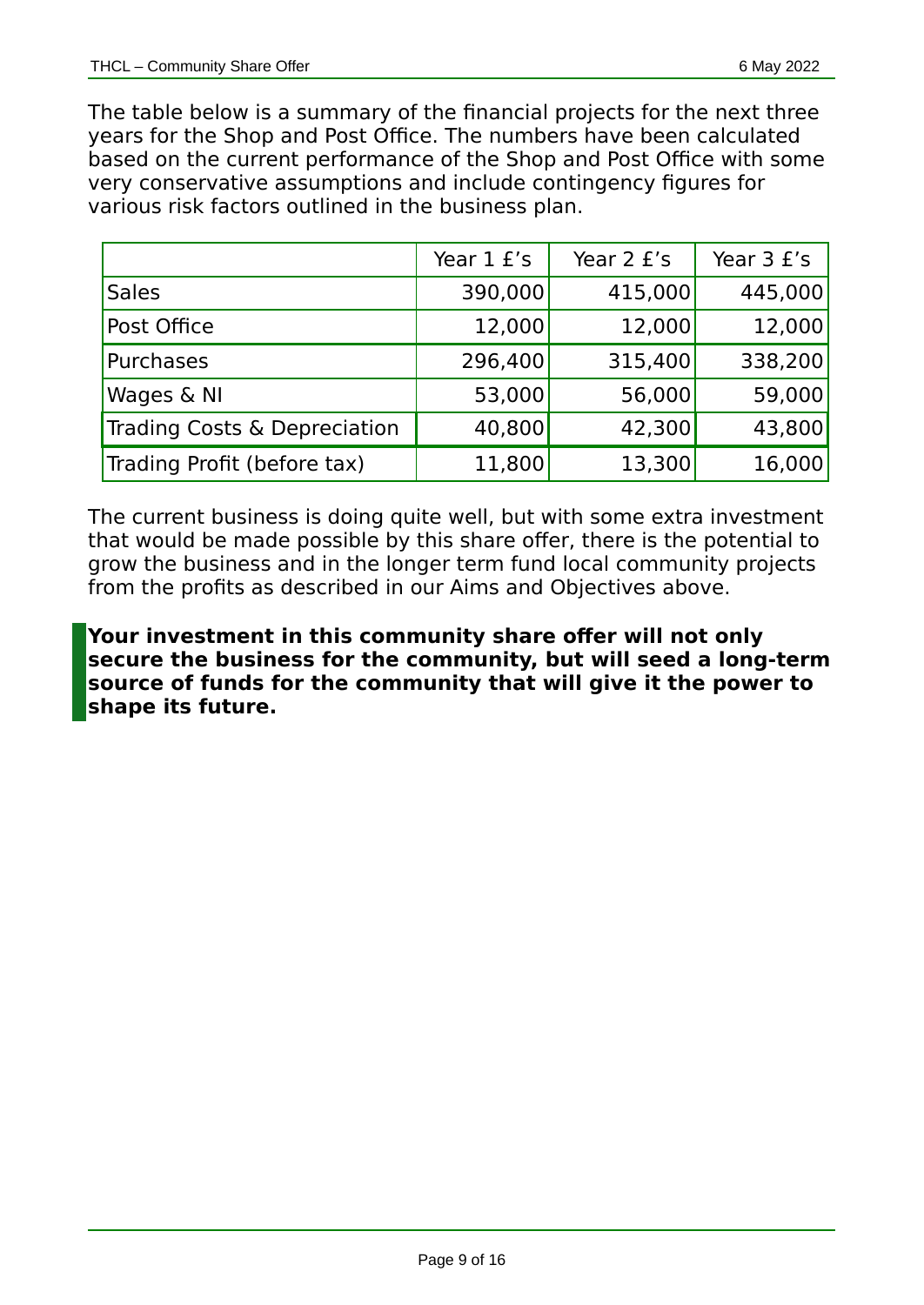### FAQs

#### **1. What is a Community Benefit Society ?**

A Community Benefit Society is an equitable organisation, with every member having just one vote, irrespective of how many shares they hold. We have set a limit, so no individual can hold more than 10% of the shares. Business decisions are made by a Management Committee of up to 12 members, elected by and from the membership annually at the Annual General Meeting (AGM).

Community Benefit Societies are member-owned organisations that seek to provide benefits for their community.

In our case, the Society will be owned by its member shareholders under the name of The Harbertonford Community Limited (THCL) and it will only carry out business for the benefit of the community which it serves.

Trading profits will be either reinvested to maintain and improve our facilities, to fund share withdrawals or to support other community projects.

If all community objectives are satisfied, the Management Committee can, at its discretion, pay a modest interest to shareholders, although it is not currently our plan to do so until three trading years have been completed.

It is our hope that this share offer will result in a large and representative membership as this brings many benefits including:

- more people who have a financial interest in the running of the enterprise and who are more likely to use it regularly;
- more people eligible to attend AGMs and committee meetings and positively contribute to the overall direction of the business;
- an accessible pool of people to draw on when committee numbers are falling, or when more volunteers are needed to help run the business.

#### **2. How can I join the Management Committee ?**

The Management Committee is elected annually at the AGM, so you just need to be a member and to put your name forward. However, there are often vacancies arising throughout the year, so please do get in touch if you are interested. The Society will always benefit from new ideas and perspectives.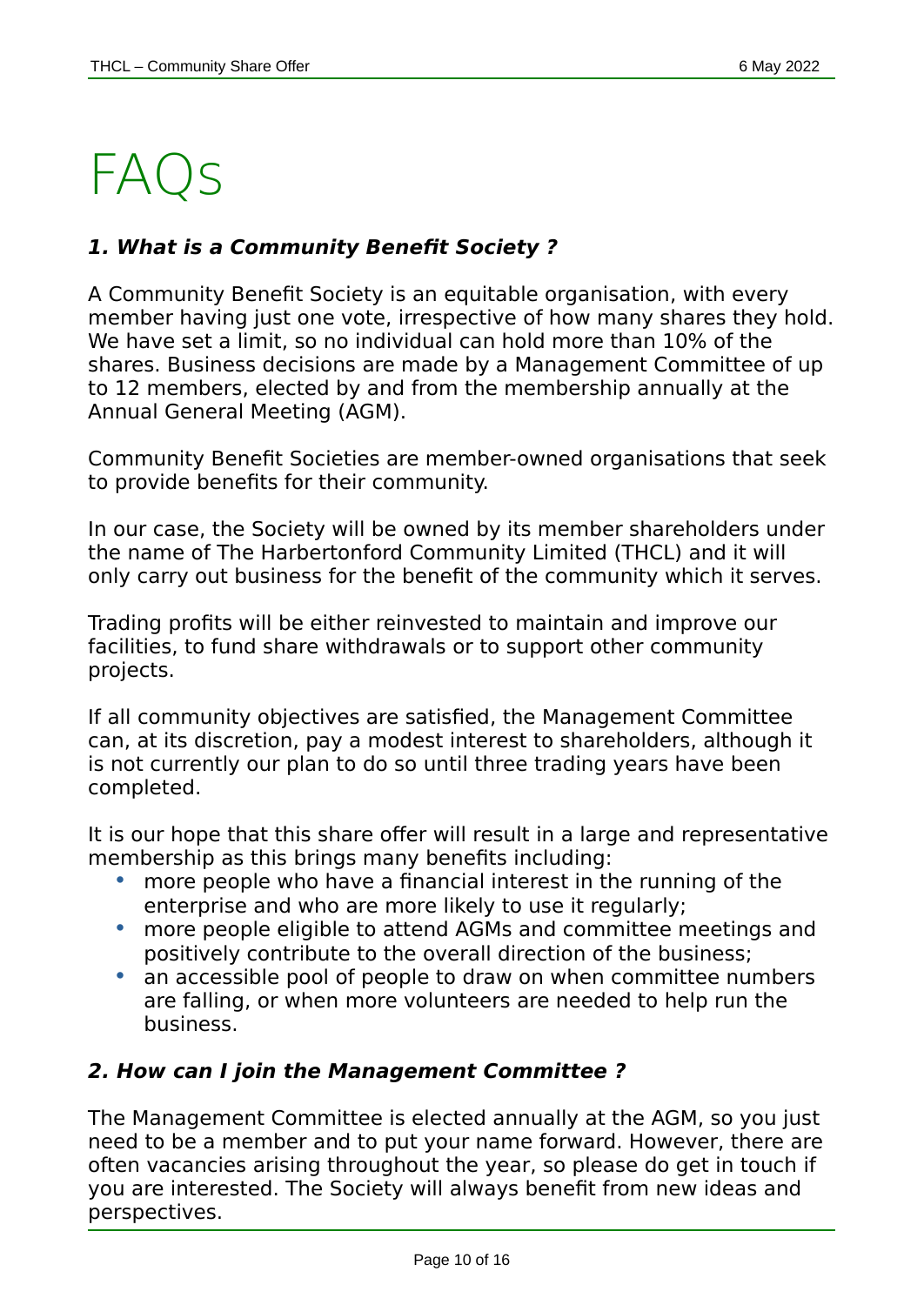#### **3. What happens if we raise more than the £120,000 maximum ?**

If we raise more than our maximum target then we will end the share offer.

#### **4. What happens if we raise less than the £60,000 minimum ?**

If we raise less than our minimum target of £60,000 then we would have to re-consider our offer for the shop and if this was not possible then the the project would not be viable.

If this circumstance arose, then the share offer period would be extended for a period.

If we still failed to meet the minimum target, then it would suggest that the project does not have the support from the community that we believed was there; the project would be ended and all share investment would be returned in full.

Until the minimum target is reached, funds raise through this share offer will be ring-fenced and unavailable for any use, so that if the project is unable to proceed these funds can and will be returned to investors.

#### **5. What happens if THCL becomes insolvent ?**

THCL is an asset-locked Community Benefit Society which means that in the event of insolvency the assets would be sold off.

After paying off any creditors any remaining amount would then be paid back to investors, in proportion to their original investment.

Any surplus after that would be transferred to one or more community organisations that support the objectives of THCL.

It is important you are aware that whilst no investor will be liable for any losses or shortfall of funds in the event of insolvency, investors will not have any rights to compensation under the Financial Services Compensation Scheme or recourse to an ombudsman because Community Benefit Societies are exempt from the regulations governing public share offers.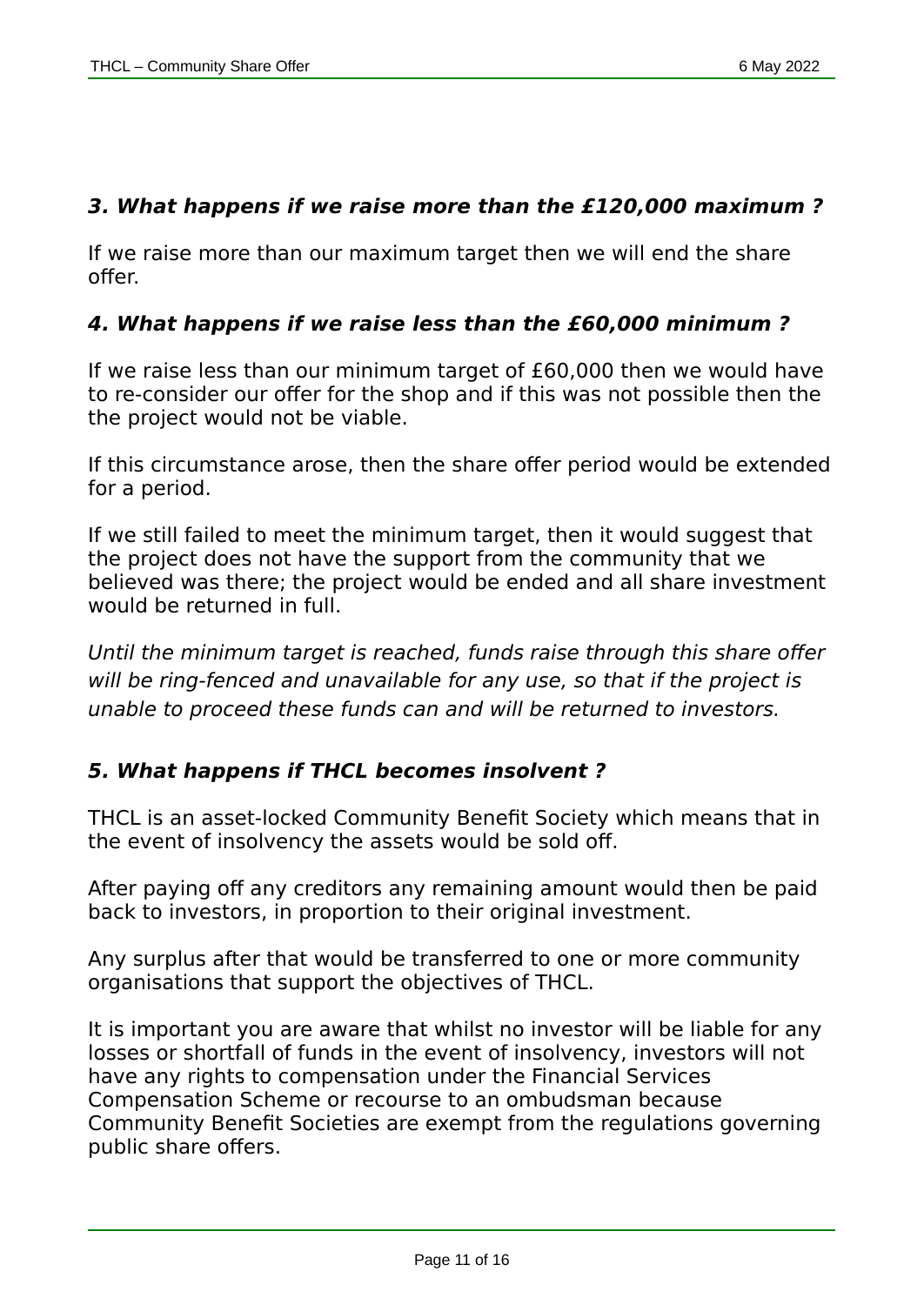#### **6. Who can buy shares ?**

This share offer is open to anyone over the age of 15.

You do not need to live or work in the village of Harbertonford or the surrounding area. We welcome any investor who would like to become a member of THCL.

However, the goal of the Management Committee is that at least 75% of the shareholders live or work in the parishes of Harberton & Harbertonford, Ashprington & Tuckenhay, Cornworthy, or Halwell & Moreleigh. The Management Committee reserves the right to refuse applications if it does not feel it is in the best interests of the community.

Companies, clubs, societies, or groups of private individuals can invest. However, any such group will be required to nominate a representative for its group on its application form, who will then act on behalf of the group.

Whoever is nominated for a group of investors will be the legal owner of the shares and the group's members will need to make its own arrangements for such things as how votes will be cast on their behalf and how any interest payments or withdrawals will be repaid to everyone who contributed from the outset.

#### **7. What is the minimum individual investment ?**

A single share has a value of £20, and the minimum individual investment is £20.

#### **8. What is the maximum individual investment ?**

There is a maximum individual investment of £10,000, In addition, so that THCL is not over-dependent on one investor, no one individual shareholder shall own more than 10% of the shares.

#### **9. Will I be able to withdraw my investment ?**

You will be able to withdraw all or part of your investment 3 years after the date of issue of the shares if the management committee are content that this will not damage the business or adversely affect its plans. The management of withdrawals is governed by the THCL Society Rules (see section 7.3). Normally 3 months notice is required for a withdrawal but we recognise that emergencies may arise and this period can be shortened at the discretion of the management committee.

It is anticipated that some withdrawal of share capital will be requested from time to time, so THCL will maintain a waiting list of parties interested in purchasing shares. While no explicit funds will be set aside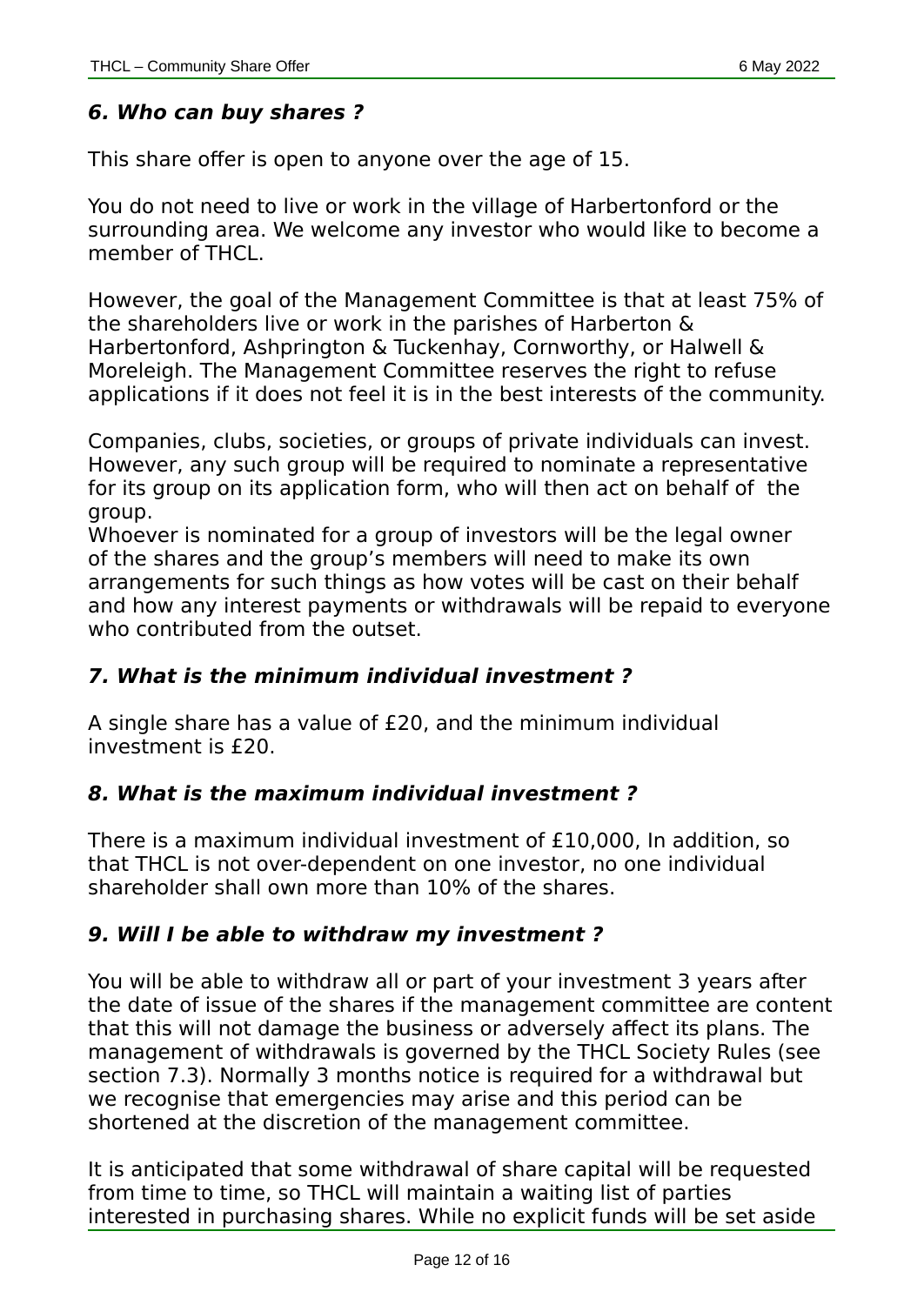for capital withdrawals, a buyback may be facilitated by reselling the shares to interested parties on the waiting list or by using reserves at the discretion of the management committee.

#### **10. Will the shop have to close for a while ?**

We plan to do some refurbishment of the interior but we hope to be able to do this in stages and to keep the shop open. If there is a need to close for a few days we will ensure that the community has plenty of notice.

#### **11. Will shareholders be offered a discount ?**

At this stage there won't be any shop discounts for shareholders but this will be kept under review. We may have a loyalty card scheme and will consult with members about this.

#### **12. Who will own the shop ?**

The business that is the shop and the Post Office, and potentially the barcafe, will belong to THCL and hence the community. The freehold of the building will belong to the current owner Mr Gerry Mulrine. THCL will have a 25 year lease of the shop, and it has been agreed that we will have first refusal should the building or parts of it be sold. As part of the leaseholder agreement, Mr Mulrine will be responsible for the upkeep of the fabric of the building.

#### **13. Who will run the shop ?**

On a day-to-day basis the shop will be managed by a shop manager and the existing staff. The Post Office service will be provided by the existing trained Postmistress and we will be seeking to provide training for others including volunteers.

To support this team there will be rota of volunteers helping in various roles as we develop the shop's services.

The overall or strategic management and direction of the shop will be the responsibility of the Management Committee that members will have the opportunity to elect annually at the AGM.

#### **14. Can I buy shares as a gift for someone ?**

Yes, but because the shares are not transferable you cannot buy them and then pass them on. When shares are bought there is a legal contract made between the investor and THCL so we need to make arrangements to make sure that the person who is to receive the shares as a gift is able to personally agree to that contract.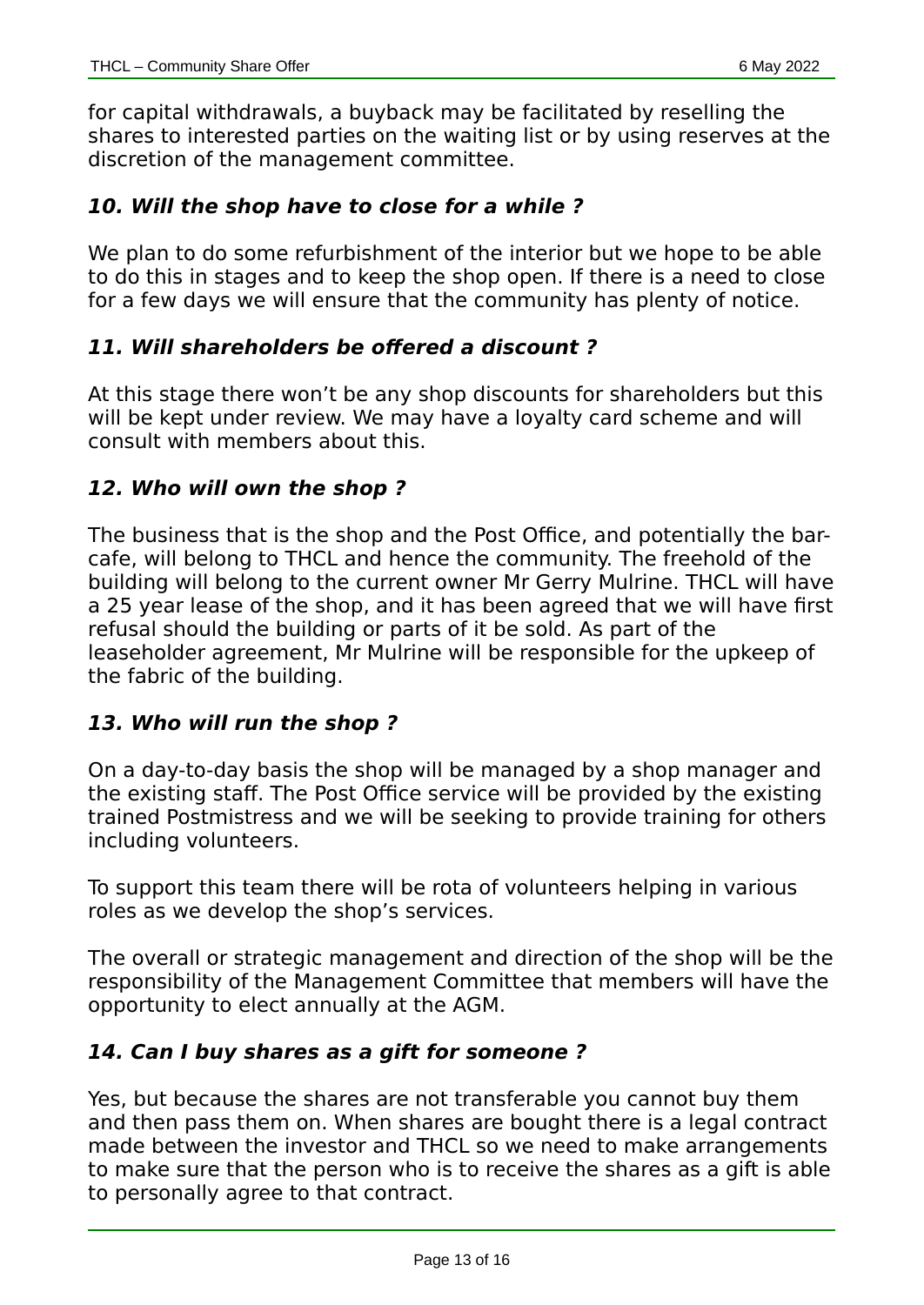If you are buying shares as a gift for an individual who is over 15, they must agree to join THCL and will become a member of the society. Gifts for children under 15 will be held in your name, until the child is old enough and agrees to join THCL.

If you just get in touch we can make sure things are done correctly.

#### **15. Who is the Plunkett Foundation ?**

The Plunkett Foundation is a registered charity set up in 1919 by Sir Horace Plunkett, who believed that rural communities didn't have to wait for someone else to make life better for them; they had the potential to do it themselves – with a little help. Today Plunkett helps by supporting people, predominantly in rural areas, to set up and run life-changing community co-operatives and enterprises that are owned and run democratically by large numbers of people in their community.  [https:// www.plunkett.co.uk](https://www.plunkett.co.uk/)

#### **16. Who are Power to Change ?**

Power to Change is an independent charitable trust set up in January 2015 to grow community business across England. The trust has a £150 million endowment from the Big Lottery Fund, over ten years.  [https:// www.thepowertochange.org.uk](https://www.thepowertochange.org.uk/)

THCL would like to thank all those who have given invaluable support and advice especially:

*Our Parish Councils:* Harberton & Harbertonford Ashprington **Cornworthy** Halwell & Moreleigh



### Thank you!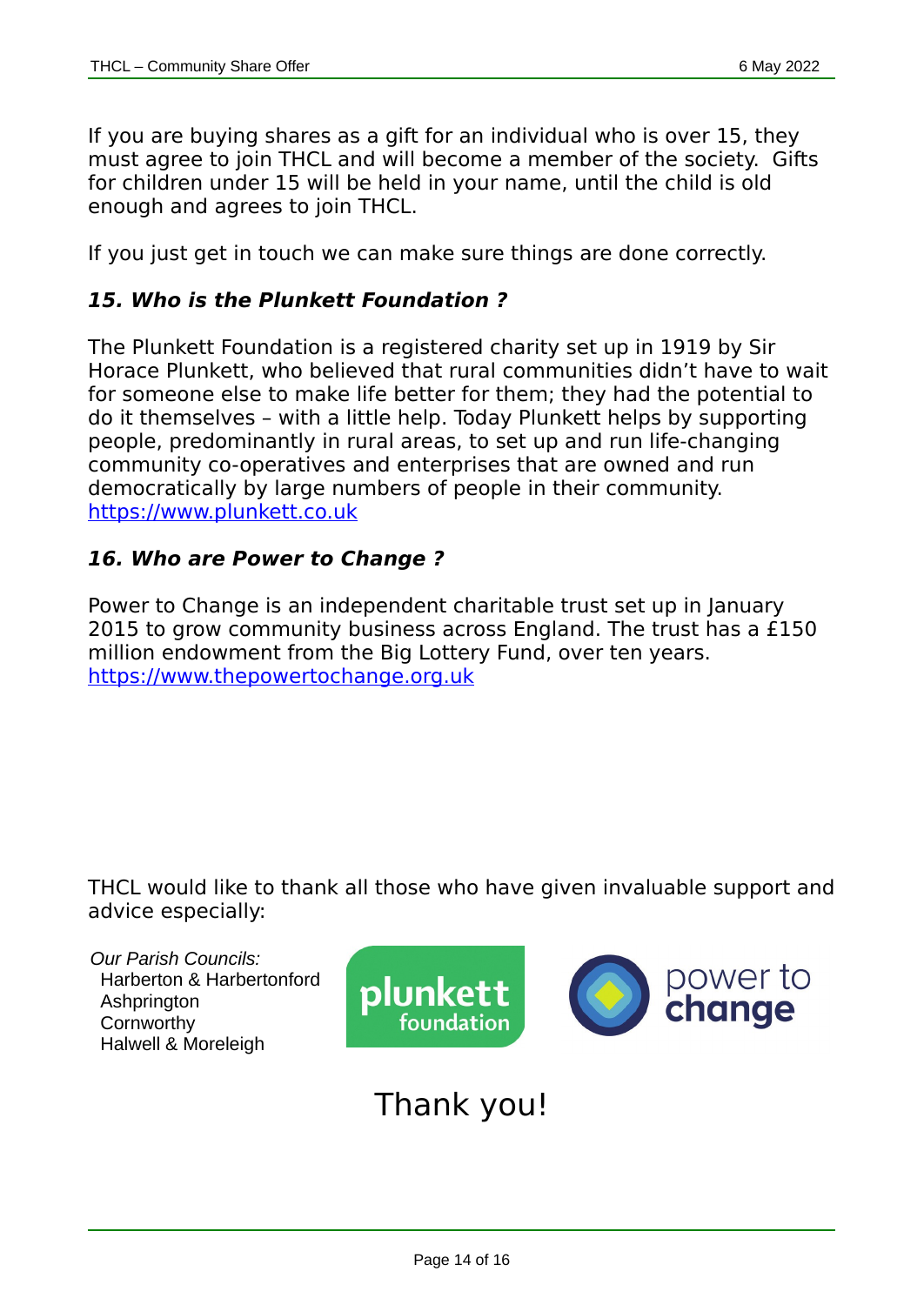### Share Application Form

### The Harbertonford Community Limited (THCL)

- **Please note that there is an online version of this form on our website, which will** also allow you to pay online or by electronic transfer: <https://www.harbertonford.com/shop/index.php#csopay>
- **Dansa Densi Convertsal Convertsal Convertsal Convertsal Convertsal Convertsal Convertsal Densi Convertsal Densi** downloaded from our website.
- **Nour personal and financial details will be held in strictest confidence and not** circulated or made available to any third party in accordance with our Privacy Policy that is available on our website.

#### Shares

I understand that each share in THCL is valued at £20 and I would like to buy shares to the value of:  $f$ 

If the share offer is oversubscribed and/or we are unable to offer you any or all the shares you have applied for, we will refund the difference by cheque to the address below unless we are notified to do otherwise.

### Personal Details (or Authorised/Nominated Person)

Please see FAQ 6 in the Community Share Offer document for information on who is eligible to buy shares.

| Full name:                           | Telephone:                            | Mobile: |
|--------------------------------------|---------------------------------------|---------|
|                                      |                                       |         |
| <b>Address and Postcode:</b>         | Email:                                |         |
|                                      |                                       |         |
|                                      |                                       |         |
|                                      |                                       |         |
| Organisation Details (if applicable) |                                       |         |
| Organisation name:                   | Org Type:                             | Reg No: |
|                                      |                                       |         |
| <b>Address and Postcode:</b>         | Check to confirm authorised to act on |         |
|                                      | behalf of the organisation:           |         |
|                                      |                                       |         |
|                                      |                                       |         |